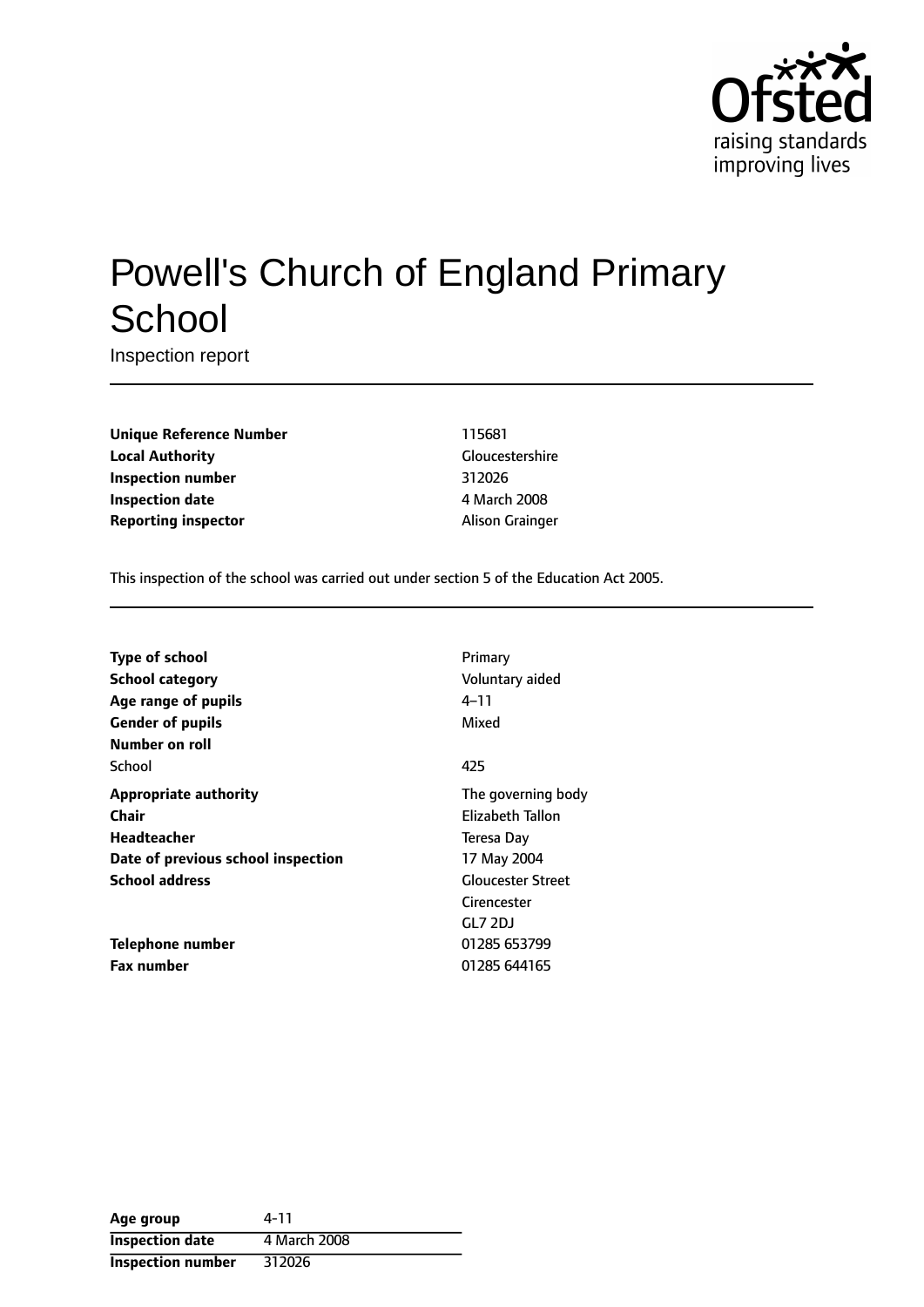.

© Crown copyright 2008

#### Website: www.ofsted.gov.uk

This document may be reproduced in whole or in part for non-commercial educational purposes, provided that the information quoted is reproduced without adaptation and the source and date of publication are stated.

Further copies of this report are obtainable from the school. Under the Education Act 2005, the school must provide a copy of this report free of charge to certain categories of people. A charge not exceeding the full cost of reproduction may be made for any other copies supplied.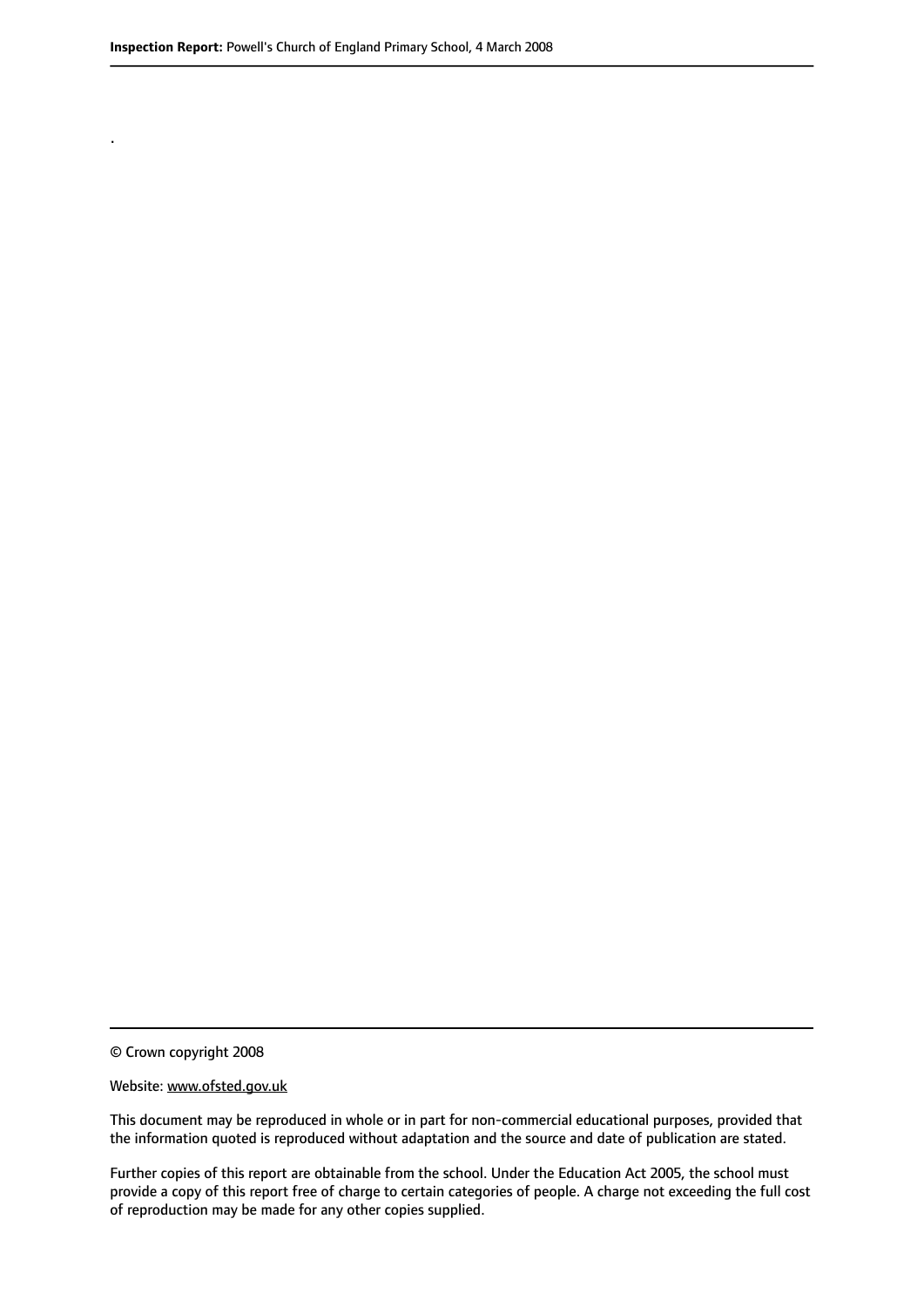# **Introduction**

The inspection was carried out by one Additional Inspector. The inspector evaluated the overall effectiveness of the school and investigated the following issues: the start given to children in the Reception Year and children's standards on entry to Year 1; how well teaching, the curriculum and academic guidance promote progress in Years 1 to 6, particularly in writing; and the extent to which leaders evaluate the impact of teaching and take precisely the right action for improvement. Evidence was gathered from the school's data on pupils' progress; visits to lessons and scrutiny of pupils' work; discussions with staff, the chair of governors and pupils; and analysis of responses to the parents' questionnaire. Other aspects of the school's work were not investigated in detail but the inspector found no evidence to suggest that the school's own assessments of these areas, as given in its self-evaluation, were not justified, and these have been included where appropriate in this report.

### **Description of the school**

Situated close to the centre of Cirencester, this large primary school draws its pupils not only from the town but also from the surrounding villages. Most pupils are from relatively advantaged social and economic backgrounds. The vast majority are of White British heritage and no pupil is at an early stage of learning English as an additional language. The percentage of pupils with learning difficulties and/or disabilities is below average. When children enter the Reception Year, most have attainment above the level expected and some have particularly well developed skills for their age.

### **Key for inspection grades**

| Grade 1 | Outstanding  |
|---------|--------------|
| Grade 2 | Good         |
| Grade 3 | Satisfactory |
| Grade 4 | Inadequate   |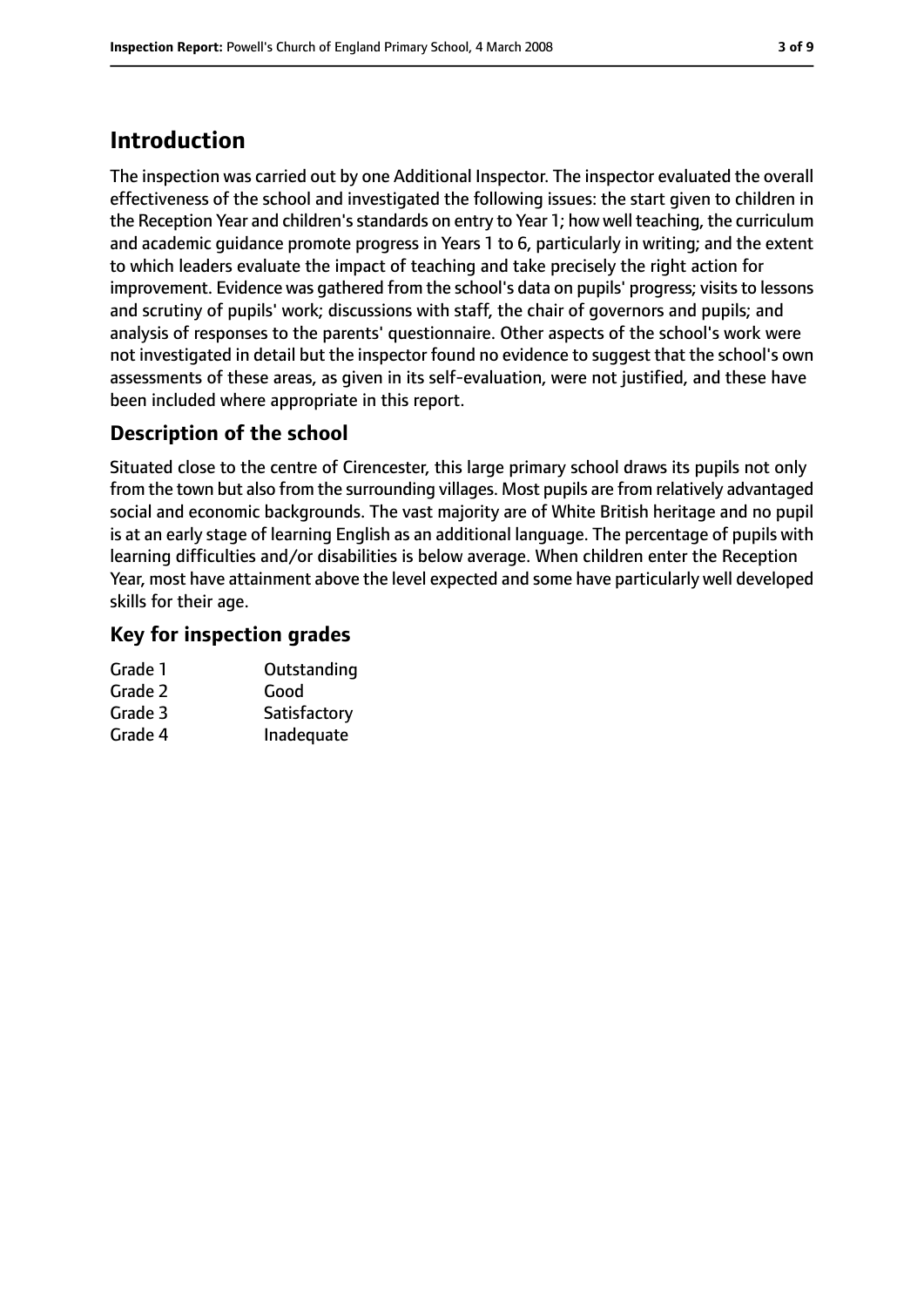## **Overall effectiveness of the school**

#### **Grade: 2**

This is a good school that has some outstanding features. As one parent observed, 'It has the warmth and inclusiveness of a small school combined with the facilities and ambitions of a big school.' Another summed up the views of many when she said, 'Powell's is a wonderful school! The staff nurture the pupils in all areas: pastoral, spiritual, curricular and extra-curricular.'

The school is exceptionally successful in promoting pupils' personal development and well-being, including their spiritual, moral, social and cultural development. Almost all pupils enjoy school tremendously and maintain consistently high standards of behaviour. They make a huge contribution to the school and wider community. The school council, for example, makes a presentation at meetings for parents of children starting in Reception. It has met with the mayor and town clerk about flooding in Cirencester that affected the school.

Older pupils care for younger ones extremely well. Pupils are very aware of their responsibilities for looking after the environment and are genuinely concerned about issues such as global warming. They know a good deal about how to keep fit and healthy through diet and exercise and put this understanding into practice. Some parents are concerned that the school does not provide enough opportunitiesfor physical education and sport. However, the school's promotion of active lifestyles is already good and it is exploring means of developing it further. It has the Activemark Silver award in recognition of its work in this area.

Pupils are exceptionally well prepared for their next stage of education not only because of their very good personal qualities but also through their attainment of high academic standards. Standards have been maintained at an exceptionally high level in mathematics and science at the end of Year 6. In 2007, there was a dip in the results in writing in Years 2 and 6 although overall English standards remained significantly above average at the end of Year 6. The school is tackling this dip in pupils' performance vigorously. It is taking much effective action, for example, through the provision of more focused and challenging teaching for the more able pupils in Year 6. Some excellent writing is resulting from an increased focus on this area in links with other subjects, particularly history.

Children get off to a good start in the Reception Year where the provision meets their needs well. Many parents are delighted with the way in which their children settle in quickly and make good progress. The big picture is that progress is good across Years 1 to 6 because teaching is good. However, teaching and learning are better in some year groups and classesthan in others, particularly in writing. Pupils make the most progress when teachers focus sharply on what different groups of pupils should learn in each lesson or series of lessons. There are many strengths in the teaching. In a lesson for the lower ability group in Year 6 in mathematics, for example, the teacher's expectations of pupils were high but the activities were pitched at the right level and were not too difficult. As a result, learning moved on well and pupils knew that their understanding of co-ordinates was increasing.

The curriculum makes a good contribution to pupils' progress in English, mathematics and science but it also does so much more. It is outstanding because it contributes a significant amount to pupils' development as confident and articulate young people. Parents refer to the 'fantastic activities on offer'. There are weeks with a special focus, for example, on developing pupils' understanding of the diversity of cultures, faiths and customs in modern society. Three opportunities for pupils to go on residential visits do a good deal to support learning in areas of the curriculum, such as history in Year 4, as well as contributing to personal development.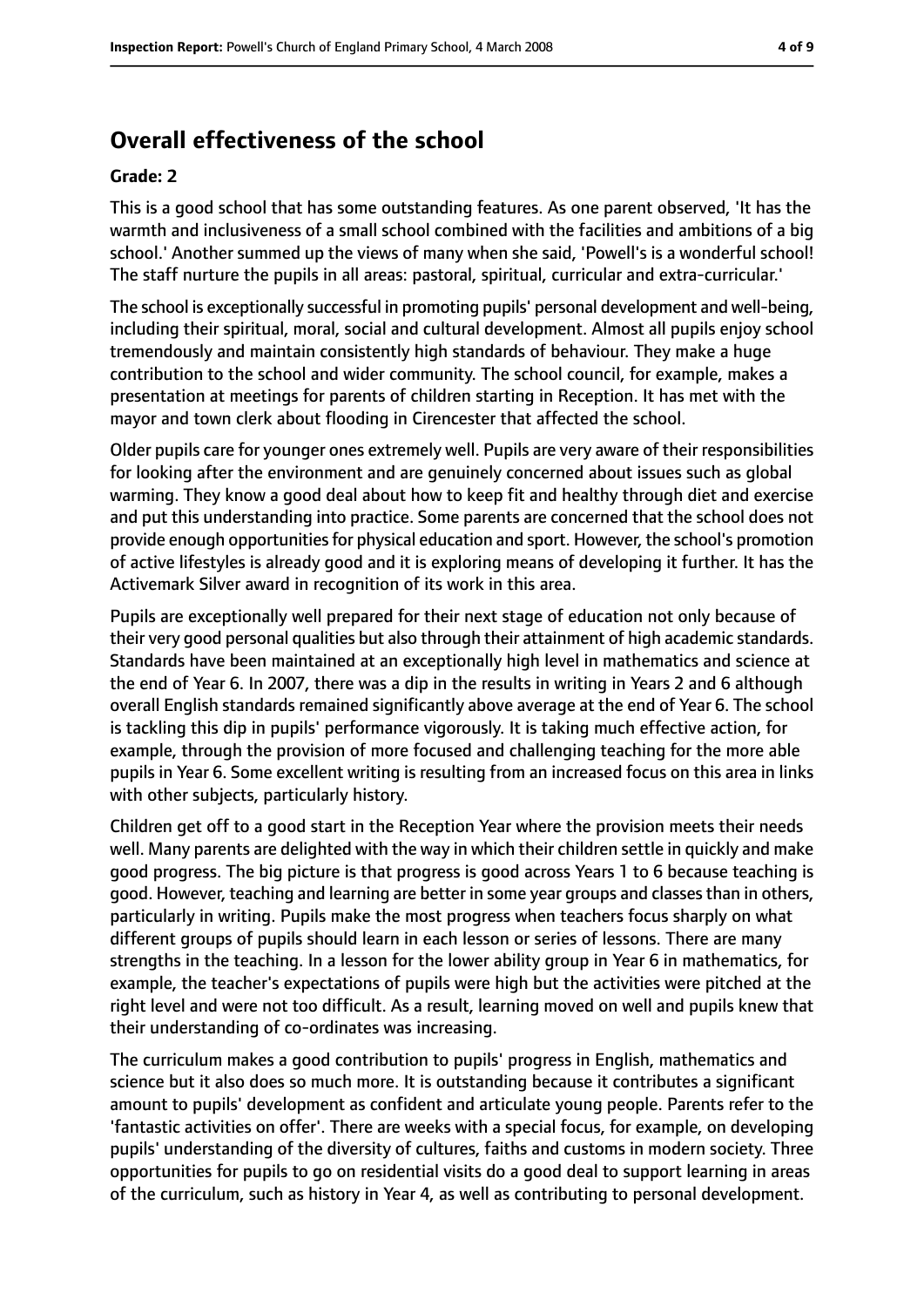An extensive range of extra-curricular activities provides pupils with the chance to excel outside lessons. Over 100 pupils in Years 3 to 6 are members of the school choir and this is reflected in the high standard of singing during assemblies.

Care, guidance and support for pupils are good and some aspects, such as pastoral care, are outstanding. Pupils feel safe at school and say that adults do not tolerate any form of bullying. There are good features to the academic guidance. Marking is often helpful, telling pupils clearly what they are doing well and how they might improve their work, but this is not consistent across all classes. The school has rightly recognised that pupils also need to be given clear guidance through targets to help them to take more responsibility for their learning. The school is taking well thought through action to put in place targets that will challenge each pupil in writing and also support teachers in accelerating pupils' progress.

The headteacher, who has been in post for only a short while, is building on the school's strengths and moving it forward. In the words of one parent, she 'has taken up the role with confidence and energy'. She is sharp and analytical in evaluating the school's effectiveness and has good support from other staff in key positions. Governors know the school's strengths and weaknesses well and are seeking to increase their already good involvement in helping the school to improve. The school has strong capacity to become even more effective.

### **Effectiveness of the Foundation Stage**

#### **Grade: 2**

Parents speak of the 'caring attitude of staff' who are 'welcoming and approachable' helping their children to get off to a strong start in the Reception Year. They explain that their children enjoy school from the outset, for example, being 'enthusiastic about the topic style work'. The teaching of basic skills is focused and accurate and teaching assistants are deployed particularly well to support children with relatively lower attainment on entry or who find learning difficult. Teaching is good and so is the curriculum, with a balance of adult-directed activities and those that children select for themselves from a range provided. As a result, almost all children reach the standards expected and a high proportion exceeds these standards by the end of the Reception Year. The teacher in charge of the Foundation Stage is very clear about how provision could be even better and is focusing on improving the use of assessment data to meet children's individual needs.

### **What the school should do to improve further**

- Ensure that all teachers always focus sharply on what different groups of pupils should learn in each lesson or series of lessons.
- Give all pupils clear quidance through targets and marking to help them take more responsibility for their learning.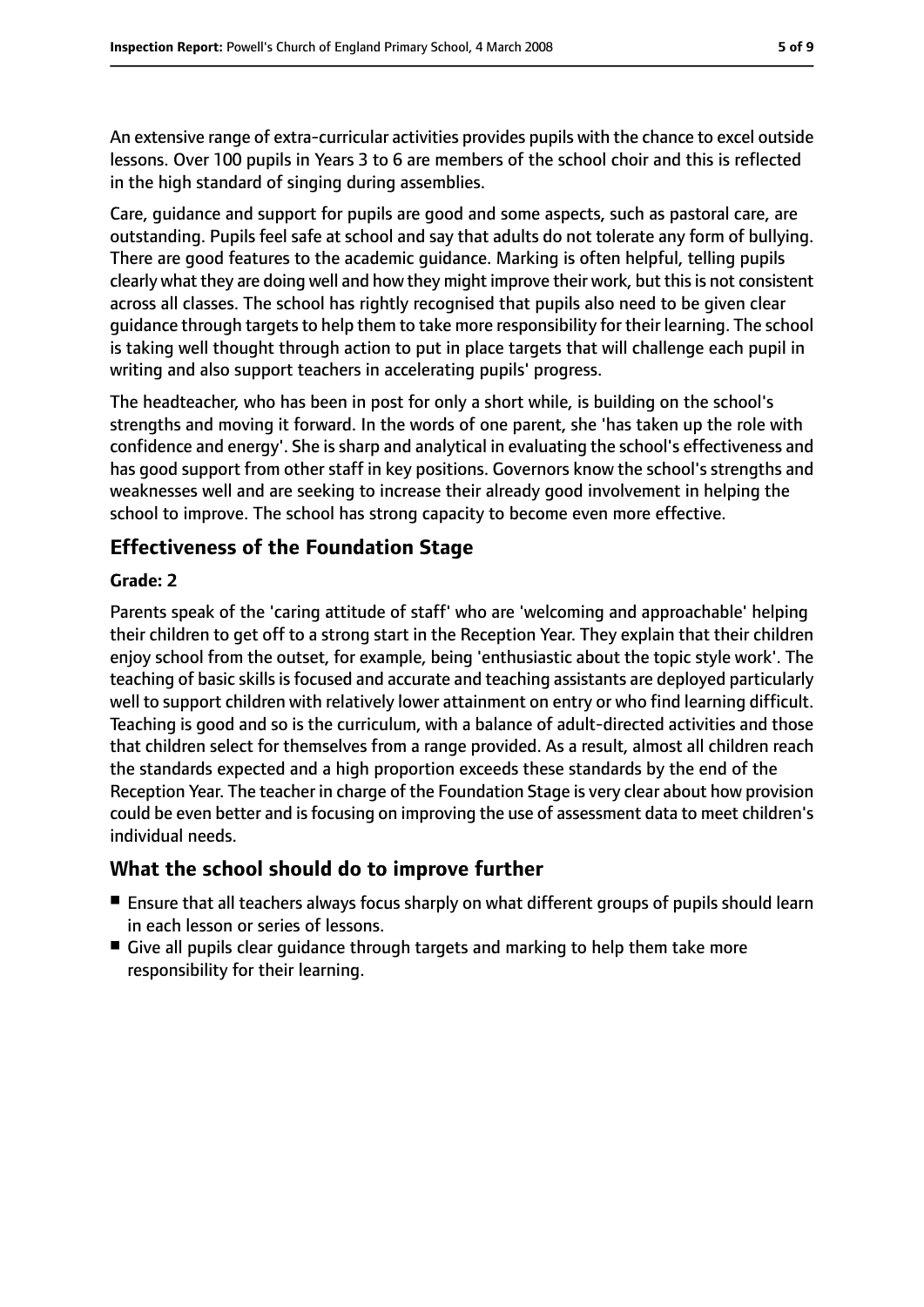**Any complaints about the inspection or the report should be made following the procedures set out in the guidance 'Complaints about school inspection', which is available from Ofsted's website: www.ofsted.gov.uk.**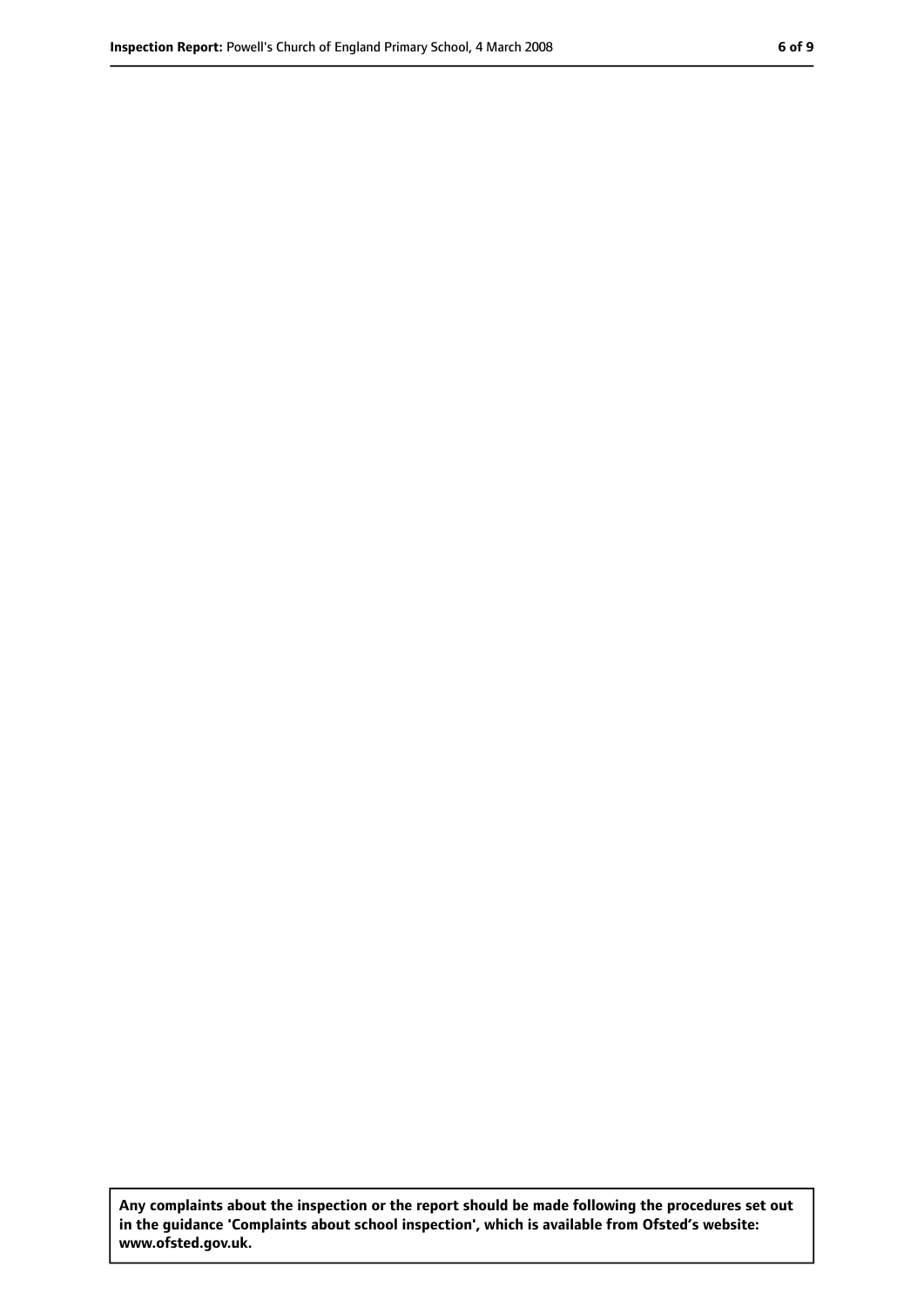# **Inspection judgements**

| $^{\backprime}$ Key to judgements: grade 1 is outstanding, grade 2 good, grade 3 satisfactory, and | <b>School</b>  |
|----------------------------------------------------------------------------------------------------|----------------|
| arade 4 inadeguate                                                                                 | <b>Overall</b> |

### **Overall effectiveness**

| How effective, efficient and inclusive is the provision of education, integrated<br>care and any extended services in meeting the needs of learners? |     |
|------------------------------------------------------------------------------------------------------------------------------------------------------|-----|
| Effective steps have been taken to promote improvement since the last<br>inspection                                                                  | Yes |
| How well does the school work in partnership with others to promote learners'<br>well-being?                                                         |     |
| The effectiveness of the Foundation Stage                                                                                                            |     |
| The capacity to make any necessary improvements                                                                                                      |     |

### **Achievement and standards**

| How well do learners achieve?                                                                               |  |
|-------------------------------------------------------------------------------------------------------------|--|
| The standards <sup>1</sup> reached by learners                                                              |  |
| How well learners make progress, taking account of any significant variations between<br>groups of learners |  |
| How well learners with learning difficulties and disabilities make progress                                 |  |

### **Personal development and well-being**

| How good is the overall personal development and well-being of the<br>learners?                                  |  |
|------------------------------------------------------------------------------------------------------------------|--|
| The extent of learners' spiritual, moral, social and cultural development                                        |  |
| The extent to which learners adopt healthy lifestyles                                                            |  |
| The extent to which learners adopt safe practices                                                                |  |
| How well learners enjoy their education                                                                          |  |
| The attendance of learners                                                                                       |  |
| The behaviour of learners                                                                                        |  |
| The extent to which learners make a positive contribution to the community                                       |  |
| How well learners develop workplace and other skills that will contribute to<br>their future economic well-being |  |

### **The quality of provision**

| How effective are teaching and learning in meeting the full range of the<br>learners' needs?          |  |
|-------------------------------------------------------------------------------------------------------|--|
| How well do the curriculum and other activities meet the range of needs<br>and interests of learners? |  |
| How well are learners cared for, guided and supported?                                                |  |

#### **Annex A**

 $^1$  Grade 1 - Exceptionally and consistently high; Grade 2 - Generally above average with none significantly below average; Grade 3 - Broadly average to below average; Grade 4 - Exceptionally low.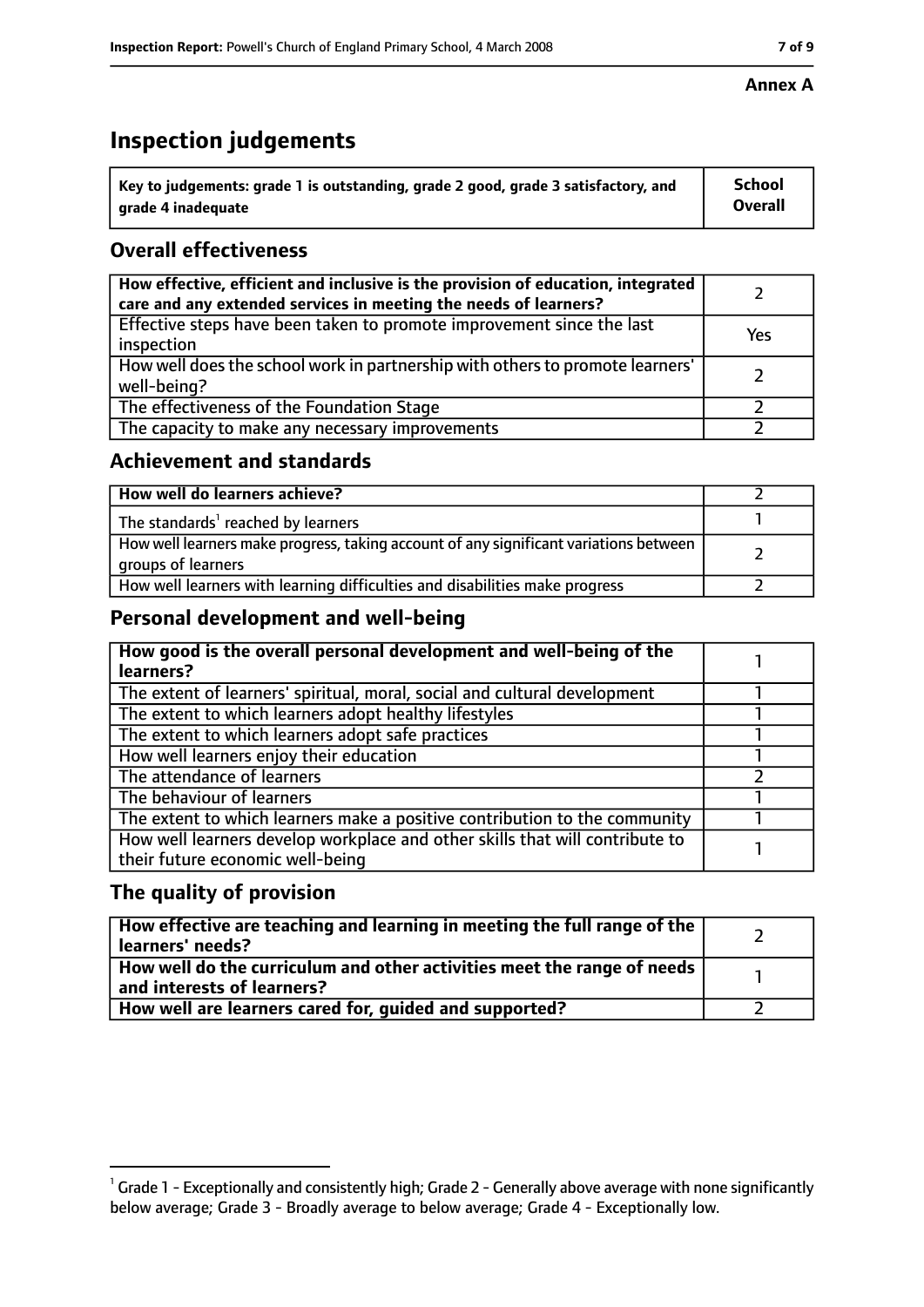# **Leadership and management**

| How effective are leadership and management in raising achievement<br>and supporting all learners?                                              |     |
|-------------------------------------------------------------------------------------------------------------------------------------------------|-----|
| How effectively leaders and managers at all levels set clear direction leading<br>to improvement and promote high quality of care and education |     |
| How effectively leaders and managers use challenging targets to raise standards                                                                 |     |
| The effectiveness of the school's self-evaluation                                                                                               |     |
| How well equality of opportunity is promoted and discrimination tackled so<br>that all learners achieve as well as they can                     |     |
| How effectively and efficiently resources, including staff, are deployed to<br>achieve value for money                                          | 7   |
| The extent to which governors and other supervisory boards discharge their<br>responsibilities                                                  |     |
| Do procedures for safequarding learners meet current government<br>requirements?                                                                | Yes |
| Does this school require special measures?                                                                                                      | No  |
| Does this school require a notice to improve?                                                                                                   | No  |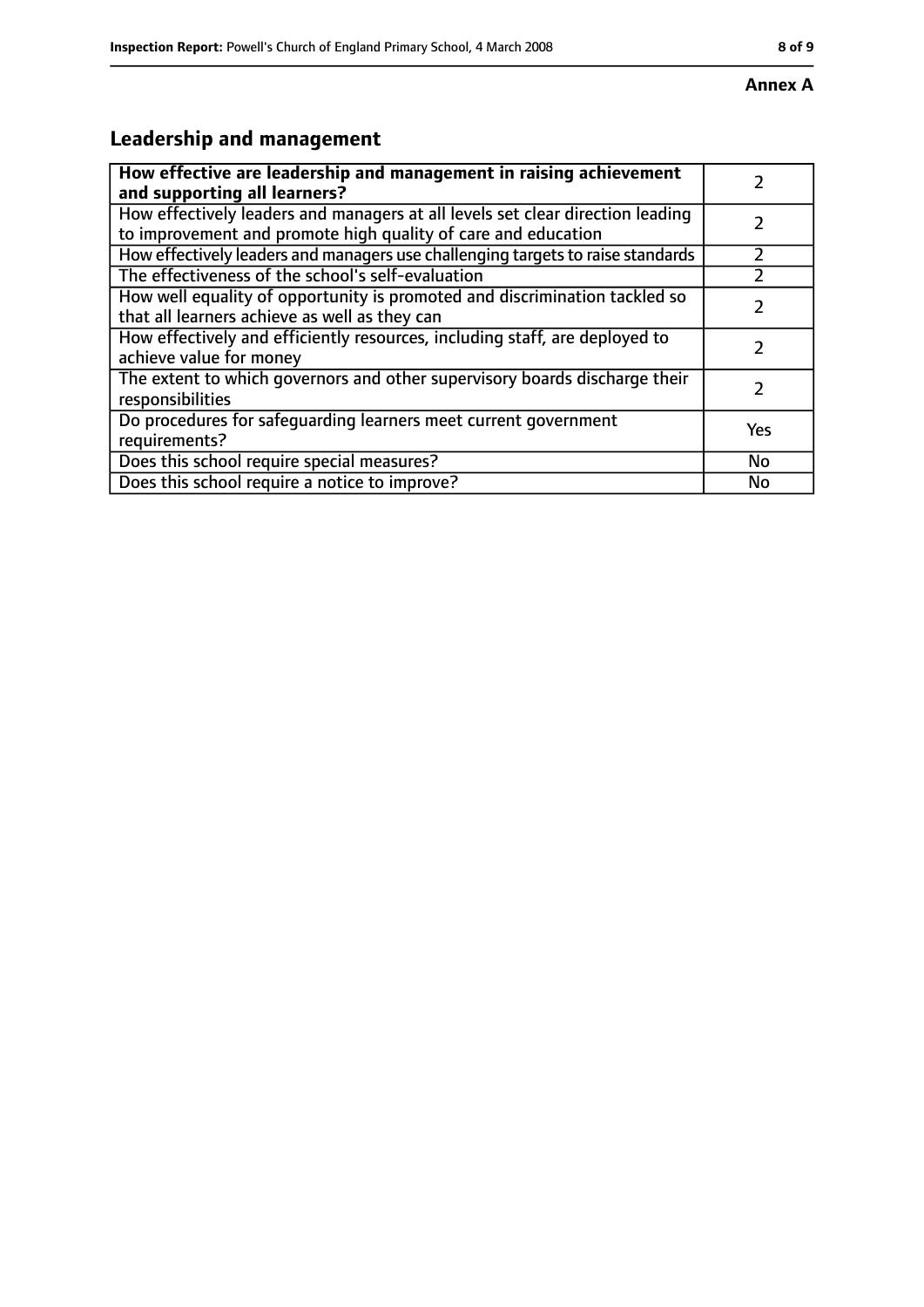#### **Annex B**

### **Text from letter to pupils explaining the findings of the inspection**

5 March 2008

Dear Pupils

Inspection of Powell's C of E Primary School, Cirencester, GL7 2DJ

Thank you for helping me when I visited your school. I enjoyed talking with you and finding out about your school. Powell's is a good school and it has some features that are outstanding.

It does a tremendous amount to support your personal development and well-being. As a result, you are mature and sensible young people. You told me that you enjoy school hugely, that everyone gets on well together, and that the older pupils do much to look after the younger ones. You make an excellent contribution to the school and to the wider community. You care about important issues such as the environment and global warming and are proud of your school's Green Flag award.

Your behaviour is excellent and you are keen and eager to learn. You know a lot about healthy eating, keeping fit through exercise, and how to stay safe. All the adults in school look after you well.

You are very well prepared for your next school. This is not only because you have such good personal qualities but also because standards are high, particularly in mathematics and science. Teaching is good and the curriculum is outstanding. You have lots of exciting opportunities, including clubs and visits. You are so lucky to have three opportunities to go on residential visits. I am sorry not to have met those of you who are in Year 5. I hope you had a great time in Devon.

Your new headteacher is doing a very good job. She is working well with the other adults to make sure that the school becomes even better. To help your school to be even better, I have asked the adults to work on two things. These are to:

- make sure that all teachers think carefully about what different groups of you need to learn in each lesson or series of lessons
- give you clear quidance through targets and marking to help you to take more responsibility for your learning.

You can help by continuing to work hard and by remaining such pleasant young people. Thank you once again.

Yours sincerely

Alison Grainger (Lead inspector)